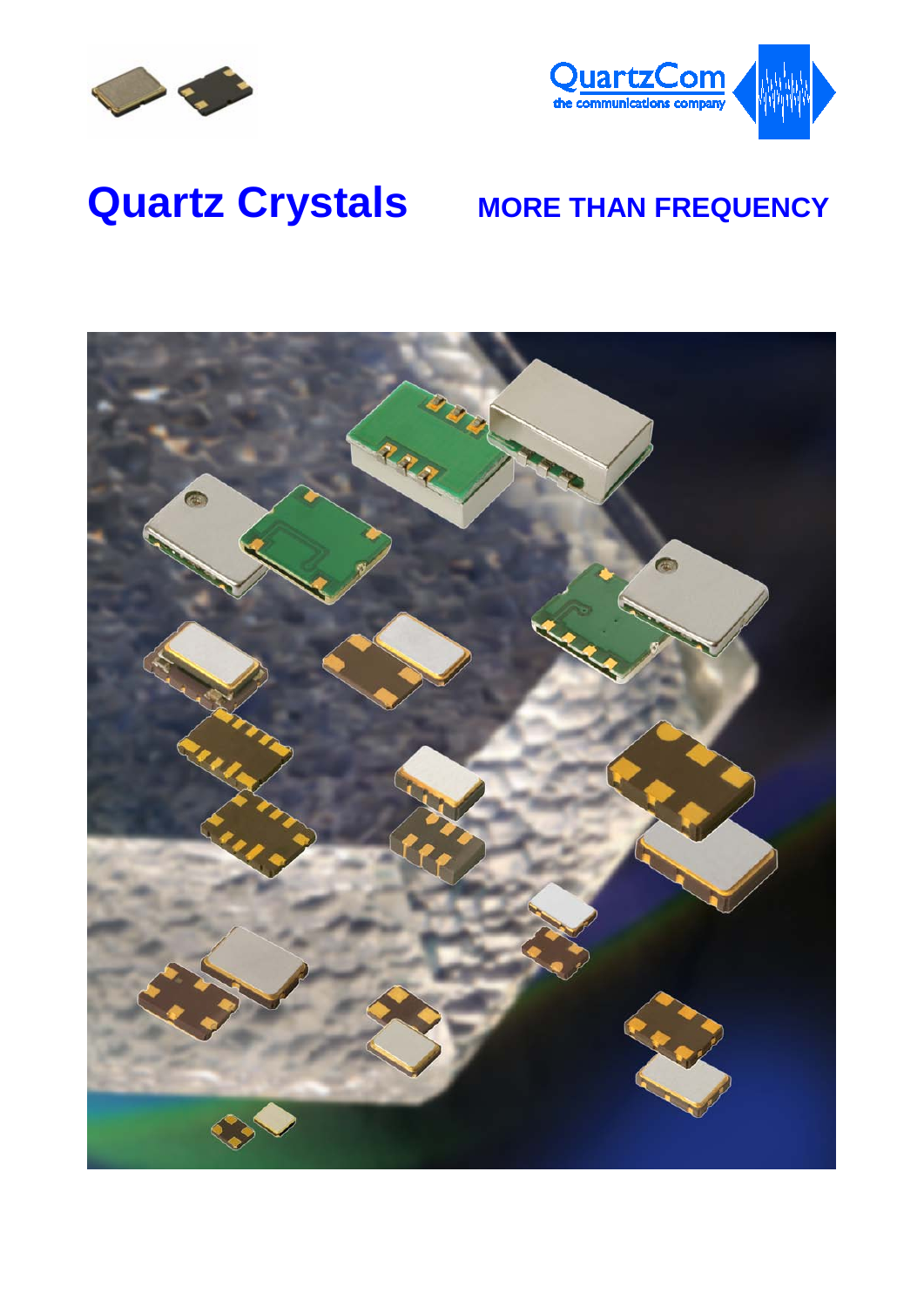

## **Ceramic and metal packaged SMD Quartz Crystal**

| <b>Type</b>           | <b>Size</b>                         | <b>Frequency Range</b> | <b>Mode of oscillation</b>           | Package Type |
|-----------------------|-------------------------------------|------------------------|--------------------------------------|--------------|
|                       | [mm]                                | [MHz]                  |                                      |              |
| <b>SMX-315</b>        | $L = 3.2$<br>$W = 1.5$<br>$H = 0.9$ | 32.768 kHz             | tuning fork                          |              |
| <b>SMX-7S</b>         | $L = 2.0$<br>$W = 1.6$<br>$H = 0.4$ | $16 \sim 50$ MHz       | fundamental                          |              |
| SMX-6S                | $L = 2.5$<br>$W = 2.0$<br>$H = 0.6$ | $12 \sim 350$ MHz      | fundamental                          |              |
| <b>SMX-5S</b>         | $L = 3.2$<br>$W = 2.5$<br>$H = 0.6$ | $13 - 160$ MHz         | fundamental                          |              |
| <b>SMX-4S</b>         | $L = 4.0$<br>$W = 2.5$<br>$H = 0.7$ | $13 \sim 50$ MHz       | fundamental                          |              |
|                       | $L = 5.0$<br>$W = 3.2$              | $10 - 160$ MHz         | fundamental                          |              |
| <b>SMX-3S</b>         | $H = 0.7$                           | $50 - 240$ MHz         | $3^{\text{rd}}$ & $5^{\text{th}}$ OT |              |
|                       | $L = 6.0$<br>$W = 3.5$              | $9.6 - 160$ MHz        | fundamental                          |              |
| <b>SMX-2S</b>         | $H = 1.0$                           | $50 - 240$ MHz         | $3^{\text{rd}}$ & $5^{\text{th}}$ OT |              |
|                       | $L = 7.0$                           | $8 \sim 200$ MHz       | fundamental                          |              |
| <b>SMX-1S</b>         | $W = 5.0$<br>$H = 1.3$              | $40 \sim 250$ MHz      | $3^{\text{rd}}$ & $5^{\text{th}}$ OT |              |
| SMX-3C                | $L = 5.0$<br>$W = 3.2$<br>$H = 0.8$ | $12 \sim 67$ MHz       | fundamental                          |              |
| SMX-2C                | $L = 6.0$<br>$W = 3.5$<br>$H = 1.0$ | $10 \sim 67$ MHz       | fundamental                          |              |
| SMX-1C-A              | $L = 7.0$<br>$W = 5.0$<br>$H = 1.2$ | $6 - 50$ MHz           | fundamental                          |              |
| SMX-1C-B<br>SMX-1C-C  |                                     | $30 \sim 84$ MHz       | $3^{\text{rd}}$ OT                   |              |
| SMX-1CL               | $L = 11.8$                          | $3.2 \sim 50$ MHz      | fundamental                          |              |
|                       | $W = 5.5$<br>$H = 1.8$              | $30 \sim 70$ MHz       | $3^{\text{rd}}$ OT                   |              |
| <b>SMX-3F3</b><br>new |                                     | $3.5 - 40$ MHz         | fundamental                          |              |
|                       | height = $2.0 - 4.5$                | $32 \sim 70$ MHz       | 3rd OT                               |              |
| SMX-3F                |                                     | $3.5 - 40$ MHz         | fundamental                          |              |
|                       | height = $2.0 - 4.5$                | $32 \sim 70$ MHz       | $3^{\text{rd}}$ OT                   | 20<br>P      |
|                       |                                     | $3.5 - 70$ MHz         | fundamental                          |              |
| SMX-4F                | height = $2.5 \sim 5.0$             | $32 \sim 70$ MHz       | $3rd$ OT                             |              |
|                       |                                     | $3.5 - 70$ MHz         | fundamental                          |              |
| SMX-5F                | height = $3.0 \sim 5.0$             | 32~70 MHz              | $3^{\text{rd}}$ OT                   |              |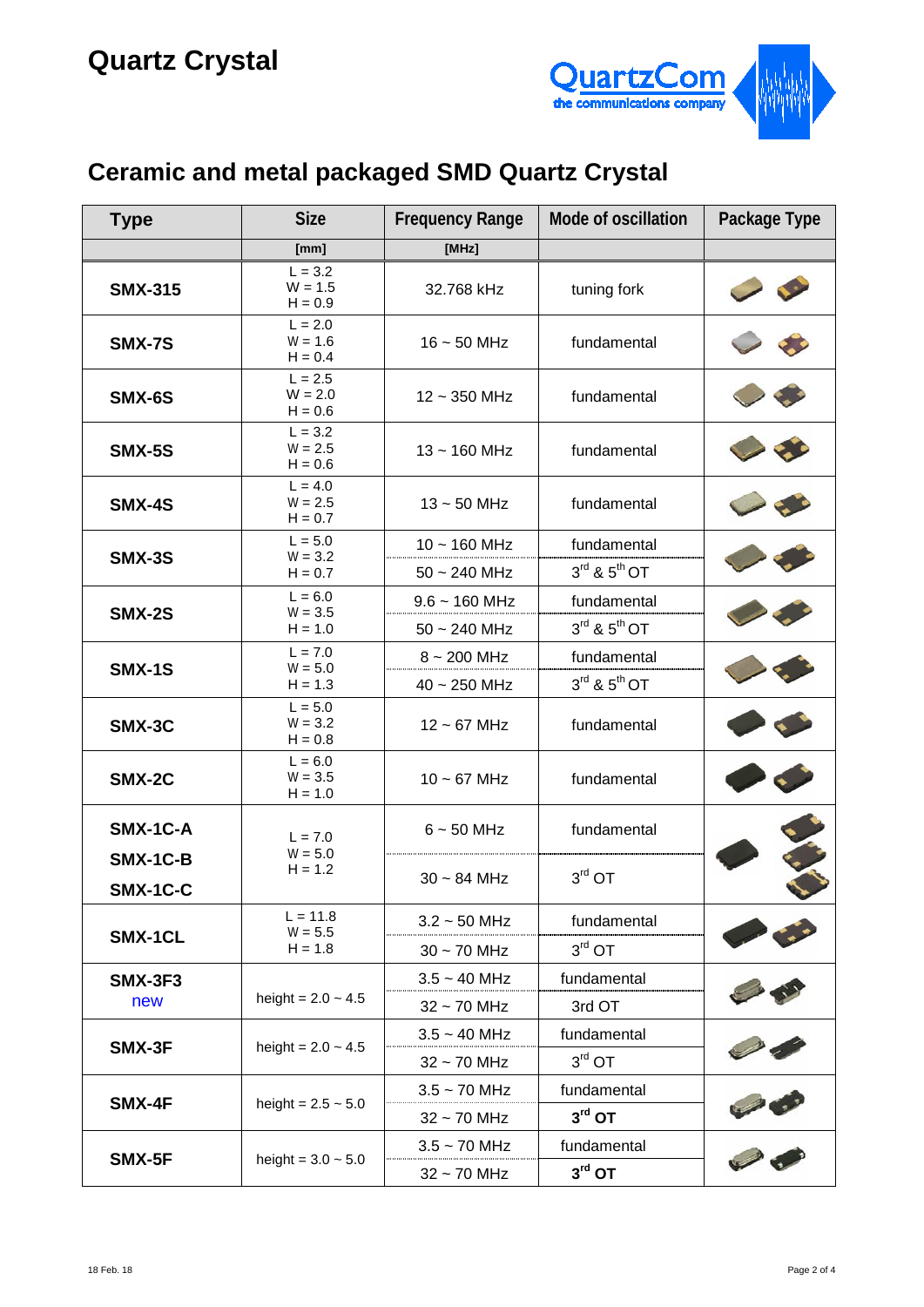

## **Metal packaged SMD & Through Hole Quartz Crystal**

| <b>Type</b>    | <b>Size</b>          |                | <b>Frequency Range</b> | Mode of oscillation | Package Type |
|----------------|----------------------|----------------|------------------------|---------------------|--------------|
|                | [mm]                 |                | [MHz]                  |                     |              |
| <b>UM-1 MJ</b> | $B = 12.0$           | 2.5            | $8 \sim 200$ MHz       | fundamental         |              |
| <b>UM-5 MJ</b> | $B = 10.0$           | 1.5            | $30 - 180$ MHz         | $3rd$ OT            |              |
| <b>UM-4 MJ</b> | $B = 8.5$            | 1.45<br>1.5    | $50 - 250$ MHz         | $5^{\text{th}}$ OT  |              |
| $UM-1$         | $A = 8.0$            | 0              | $8 - 200$ MHz          | fundamental         |              |
| $UM-5$         | $A = 6.0$            |                | $30 - 180$ MHz         | $3rd$ OT            |              |
| $UM-4$         | $A = 4.5$            | 20<br>А        | $50 - 250$ MHz         | $5th$ OT            |              |
| <b>HC-49S</b>  |                      | $3.5 - 40$ MHz | fundamental            |                     |              |
|                | height = $2.0 - 4.5$ |                | $32 \sim 70$ MHz       | $3rd$ OT            |              |
|                |                      | through hole   | 150 kHz $\sim$ 50 MHz  | fundamental         |              |
| <b>HC-49U</b>  | and<br>SMD-type      |                | $5 \sim 130$ MHz       | $3rd$ OT            |              |
|                |                      |                | $20 - 225$ MHz         | $5th$ OT            |              |

| <b>Parameters</b>                   |                                                                       |                                                                            |  |
|-------------------------------------|-----------------------------------------------------------------------|----------------------------------------------------------------------------|--|
| frequency stability vs. temperature | $\pm 5$ ppm, $\pm 10$ ppm, $\pm 25$ ppm, $\pm 50$ ppm & $\pm 100$ ppm |                                                                            |  |
| frequency tolerance $@ + 25 °C$     | $\pm 5$ ppm, $\pm 10$ ppm, $\pm 25$ ppm, $\pm 50$ ppm                 |                                                                            |  |
| load capacitance $C_L$              | series resonance or $8 \sim 32$ pF                                    |                                                                            |  |
| operating temperature range         | $-20 - +70$ °C<br>$-40 - +85$ °C<br>$-55 - +125$ °C                   | commercial application<br>industrial application<br>automotive application |  |
| Packaging units                     | tape & reel<br>tape only                                              | 500, 1k or 2k pieces<br>$< 500$ pieces                                     |  |



| QuartzCom AG     | Fax               | +41 32 644 24 05    |
|------------------|-------------------|---------------------|
| Brüehlstrasse 15 | <b>Tel</b>        | +41 32 644 24 00    |
| CH 2540 Grenchen | E-Mail            | sales@guartzcom.com |
| Switzerland      | www.quartzcom.com |                     |
|                  |                   |                     |